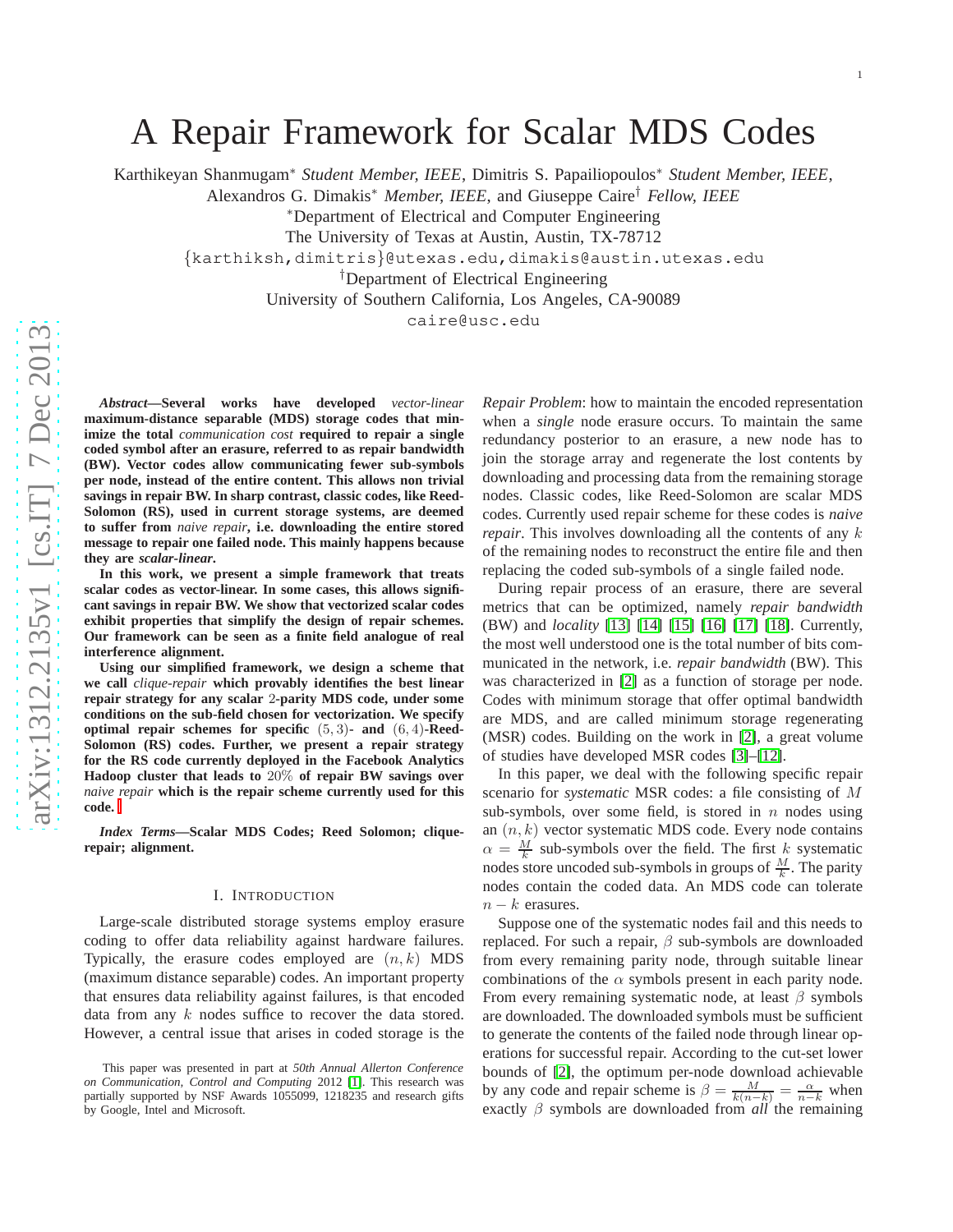$n - 1$  nodes for repair. It is easily seen that the optimum repair strategy for MSR codes has immense benefit over naive repair for constant rate codes and for large  $n$ . The key property of MSR codes that enables the non-trivial repair is that they are vector codes, i.e. data in a node is a collection of smaller sub-symbols over a field and few linear combinations from every node suffice for repair of a single failure.

MSR codes, with efficient encoding and decoding schemes, that meet the minimum cut-set BW bounds, derived in [\[2\]](#page-7-1), exist for rate  $k/n \leq 1/2$  [\[7\]](#page-8-8). In the high rate regime, [\[5\]](#page-8-9), [\[6\]](#page-8-10), [\[8\]](#page-8-11), [\[9\]](#page-8-12), [\[11\]](#page-8-13) have presented constructions that achieve the optimal repair bandwidth. However, the amount of *subpacketization* (sub-symbols) required is exponential in the parameters  $n$  and  $k$ . Code constructions in [\[10\]](#page-8-14) rectify this problem by constructing high rate codes, for specific rates, that have polynomial subpacketization. For more details on regenerating codes for other scenarios, we refer the reader to the surveys [\[19\]](#page-8-15) [\[20\]](#page-8-16) [\[3\]](#page-8-6).

An interesting problem is developing repair strategies for *existing* systematic scalar linear MDS codes that are currently used in erasure coded storage systems. A major limiting issue of these codes is that they lack the fundamental ingredient of repair optimal ones: the vector-code property. Naive repair is currently the only known strategy for these codes.

In this work, we focus on repairing a failed systematic node of a systematic scalar linear MDS code, defined over a large extension field. The focus is *not* on designing codes that achieve the cut-set bound of  $\frac{\alpha}{n-k}(n-1)$  for repair bandwidth but on analyzing the repair efficiency of existing ones. We show that any scalar linear MDS code, can be vectorized over a suitable smaller sub-field. When a systematic scalar linear MDS code is vectorized, the problem of designing the right linear combinations of stored symbols, from a surviving parity node, to be used for repair (also called as *repair vector* design) can be equivalently seen as the problem of designing *repair field elements*. Instead of designing a repair vector for each equation downloaded, a field element belonging to the extension field is chosen for every repair equation of a vectorized scalar code. These field elements satisfy some linear independence constraints. This equivalent formulation is the main technical contribution of the paper. This gives some analytical insights for repair of 2-parity codes when vectorized over specific sub-fields. We summarize our contributions below.

**Our contributions:** In this work, we develop a framework to represent scalar linear MDS codes in a vector form, when they are constructed over extension fields. The vector form provides more flexibility in designing non-trivial repair strategies. We pose the problem of designing repair vectors (the best linear combinations to download) for repairing a systematic node, as a problem of designing repair field elements satisfying some algebraic linear dependence properties. Using this framework, we develop an algorithm, called

clique-repair, that outputs an optimal repair scheme for a given 2-parity scalar linear MDS code, viewed as a vector code over a suitably chosen sub-field. This is based on an analytical condition, obtained through the repair field elements approach, that *directly* relates the code's generator matrix entries to the repair bandwidth. We show that, for a specific  $(6, 4)$  Reed Solomon code, the clique repair scheme obtains nontrivial gains in terms of repair bandwidth. For this  $(6, 4)$  RS code and another specific  $(5, 3)$  RS code, the gains can be brought close to the optimal cut-set bound of [\[2\]](#page-7-1), by vectorizing over a smaller sub-field. Further, we present numerical results regarding the repair of the  $(14, 10)$  RS code currently used in production [\[18\]](#page-8-5) by Facebook Hadoop Analytics cluster. There, we observe a 20% savings in terms of repair BW compared to naive repair.

## II. REPAIR OF MDS STORAGE CODES

In this section, we first state the repair BW minimization problem for systematic vector MDS codes to clarify the implications of storing vectors per node instead of scalars. Throughout the paper, we consider the case of downloading sub-symbols from all the remaining  $n - 1$  nodes to repair a single failed node. We see that scalar-linear MDS codes have an inherent deficit when assuming indivisible coded symbols.

## <span id="page-1-1"></span>*A. Vector MDS Codes*

Let a file x be subpacketized into  $M = k(n - k)\beta$  p-ary information symbols such that  $\mathbf{x} \in \mathbb{F}^{M \times 1}$  and partitioned in k parts  $\mathbf{x} = \begin{bmatrix} \mathbf{x}_1^T \dots \mathbf{x}_k^T \end{bmatrix}^T$ , with  $\mathbf{x}_i \in \mathbb{F}_k^{\frac{M}{k} \times 1}$ , where M denotes the file size and  $\mathbb{F} \equiv \mathbb{GF}(p)$ . Here, the number of sub-symbols over  $\mathbb{GF}(p)$  stored in a node is  $\alpha = \frac{M}{k}$  = (n − k)β. Let us define the *degree of subpacketization* to be  $\beta \in \mathbb{Z}^+$ . We want to store this file with rate  $\frac{k}{n} \leq 1$  across k systematic and  $n - k$  parity storage units with storage capacity  $\frac{M}{k}$  *p*-ary symbols each.

The encoding is given by:

<span id="page-1-0"></span>
$$
\mathbf{y} = \begin{bmatrix} \mathbf{y}_1 \\ \vdots \\ \mathbf{y}_n \end{bmatrix} = \begin{bmatrix} \mathbf{I}_{\alpha}^1 & \dots & \mathbf{0} \\ \mathbf{0} & \ddots & \mathbf{0} \\ \hline \mathbf{P}_1^{(k+1)} & \dots & \mathbf{P}_k^{(k+1)} \\ \vdots & \vdots & \vdots \\ \mathbf{P}_k^{(n)} & \dots & \mathbf{P}_k^{(n)} \end{bmatrix} \begin{bmatrix} \mathbf{x}_1 \\ \vdots \\ \mathbf{x}_k \end{bmatrix}
$$
 (1)

where  $P_i^{(j)} \in \mathbb{F}^{\alpha \times \alpha}$  represents a matrix of coding coefficients used by the jth node ( $j \geq k+1$  and hence a parity node) to "mix" the symbols of the *i*th file piece  $x_i$ .  $y_i$ denotes the vector of coded sub-symbols stored in node i.  $I^i_\alpha$  denotes an  $\alpha \times \alpha$  identity matrix. The MDS property is guaranteed if the file can be reconstructed from from any subset of size  $k$  of the n nodes storing the codeword y.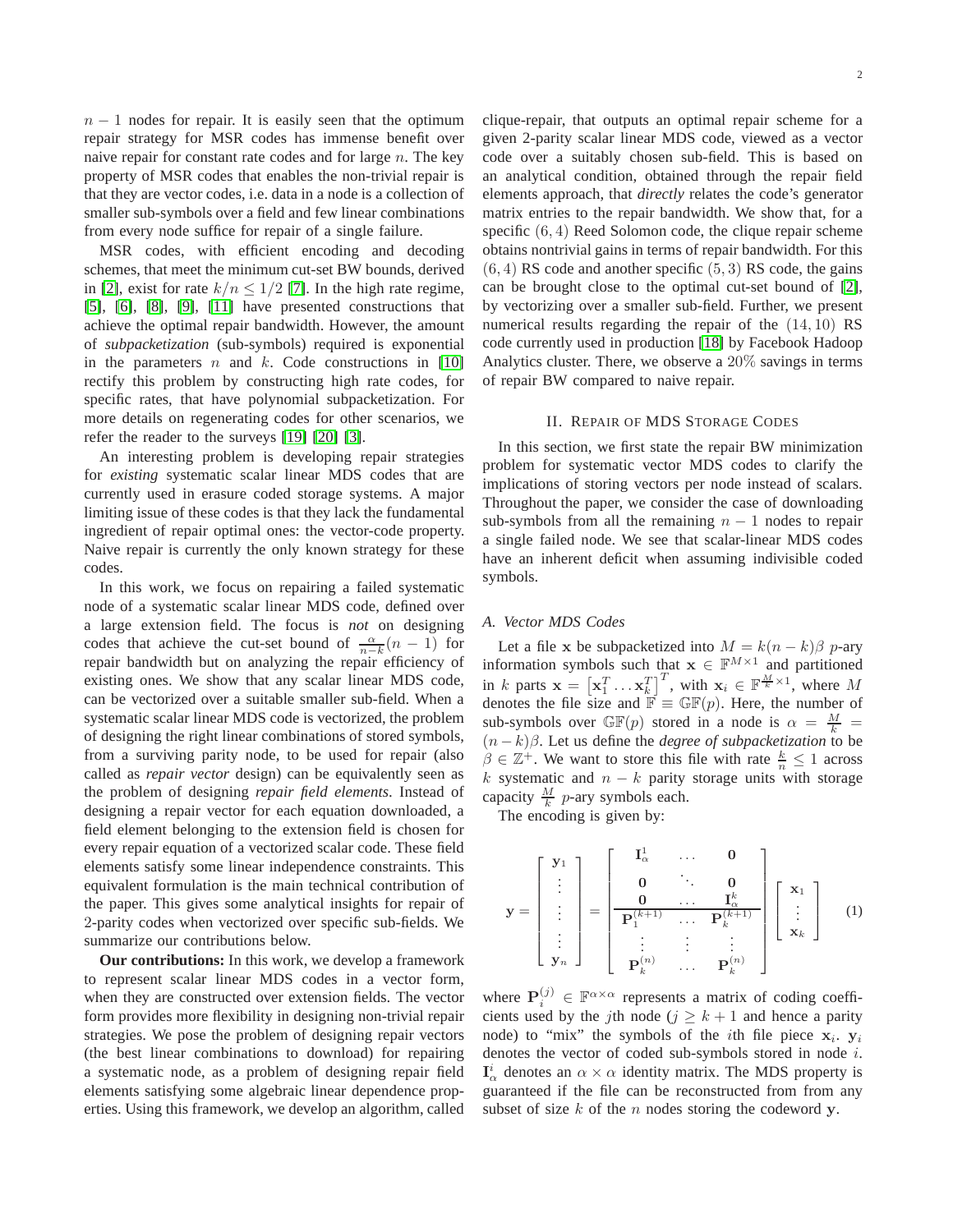**Remark:** The choice of M being a multiple of  $k(n - k)$ is due to the following reasons:

- 1) The lowest per node repair bandwidth (in terms of sub-symbols over  $\mathbb{GF}(p)$ ) possible is  $\beta = \frac{\alpha}{n-k}$  subsymbols according to the cut-set bound in [\[2\]](#page-7-1).
- 2) Further, for repair of all systematic vector codes occurring in this work, we assume that the number of subsymbols that will be downloaded from every surviving parity node will be  $\beta = \frac{\alpha}{n-k} = \frac{M}{k(n-k)}$ . However, note that it may not be possible to download only  $\beta$  symbols from each surviving systematic ones unless optimal repair is feasible for that code. In fact, the goal of efficient repair will be to download as close to  $\beta$  subsymbols as possible from each surviving systematic node.

### *B. Repair Vector Design Problem*

Let [k] denote the set  $\{1, 2, 3, \ldots k\}$ . To maintain the same redundancy when a single systematic node  $i \in [k]$  fails, a repair process takes place to regenerate the lost data in a *newcomer* storage node. This process is carried out as linear operations on the content of the  $n - 1$  remaining nodes, namely, each parity node  $j \in \{k+1...n\}$  sends data of size  $\beta = \frac{M}{k(n-k)}$  (i.e.,  $\beta$  equations) to the newcomer in the form of linear equations:

$$
\mathbf{d}_{i}^{(j)} = \left(\mathbf{R}_{i}^{j}\right)^{T} \left(\left(\mathbf{P}_{1}^{(j)}\right)\mathbf{x}_{1} + \dots + \left(\mathbf{P}_{k}^{(j)}\right)\mathbf{x}_{k}\right)
$$

$$
= \left[\left(\mathbf{R}_{i}^{j}\right)^{T}\mathbf{P}_{1}^{(j)} \cdots \left(\mathbf{R}_{i}^{j}\right)^{T}\mathbf{P}_{k}^{(j)}\right]\mathbf{x}, \tag{2}
$$

where  $\mathbf{R}_i^j \in \mathbb{F}^{(n-k)\beta \times \beta}$  is a *repair matrix*, which is to be designed. In the same manner, all parity nodes proceed in transmitting a total of  $\frac{M}{k}$  linear equations (i.e., the size of what was lost) to the newcomer, which eventually receives the following system of linear equations

$$
\mathbf{d}_{i} = \underbrace{\begin{bmatrix} \left(\mathbf{R}_{i}^{k+1}\right)^{T} \mathbf{P}_{i}^{(k+1)} \\ \vdots \\ \left(\mathbf{R}_{i}^{n}\right)^{T} \mathbf{P}_{i}^{(n)} \end{bmatrix}}_{\text{useful data}} \mathbf{x}_{i} + \sum_{u=1, u \neq i}^{k} \underbrace{\begin{bmatrix} \left(\mathbf{R}_{i}^{k+1}\right)^{T} \mathbf{P}_{u}^{(k+1)} \\ \vdots \\ \left(\mathbf{R}_{i}^{n}\right)^{T} \mathbf{P}_{u}^{(n)} \end{bmatrix}}_{\text{interference by } \mathbf{x}_{u}} \mathbf{x}_{u}, \quad (3)
$$

where  $d_i \in \mathbb{F}^{\frac{M}{k}}$ . Solving for  $x_i$  is not possible due to the  $(k - 1)$  additive *interference* components in the received equations. To retrieve the lost piece of data, we need to "erase" the interference terms by downloading additional equations from the remaining  $k - 1$  systematic nodes and the resulting system has to be full-rank. To erase the interference generated by the undesired symbols  $(x_u)$ , we need to download from systematic node  $u$  the minimum number of equations that can re-generate the interference due to  $x_u$ , i.e., we need to download data of size equal to

<span id="page-2-2"></span>
$$
\gamma_u = \text{rank}\left(\left[\begin{array}{c} \left(\mathbf{R}_i^{k+1}\right)^T \mathbf{P}_u^{(k+1)} \\ \vdots \\ \left(\mathbf{R}_i^n\right)^T \mathbf{P}_u^{(n)} \end{array}\right]\right) \tag{4}
$$

Designing  $\mathbf{R}_i^j$  to achieve the following:

<span id="page-2-1"></span>
$$
\min \sum_{u,u \neq i} \gamma_u \text{ subject to } \gamma_i = \frac{M}{k} \tag{5}
$$

is the *repair vector (matrix) design problem.*  $\gamma_i = \frac{M}{k}$  means that the useful data matrix must have full rank.

The cut-set bound of [\[2\]](#page-7-1) states that  $\beta$  equations from each of the remaining systematic nodes is the minimum one could achieve, i.e., the minimum rank of each interference space is  $\beta$ . This results in a minimum download bound of  $\frac{n-1}{n-k} \frac{M}{k} = (n-1)\beta$ . Observe that the above benefits can only be unlocked if we treat each stored symbol as a block of smaller  $(n - k)\beta$  sub-symbols.

## *C. Scalar MDS Codes*

When we consider scalar  $(n, k)$ -MDS codes, we assume that k information symbols  $\mathbf{x} = [x_1 \dots x_k] \in (\mathbb{F}_{p^m})^{k \times 1}$ are used to generate *n* coded symbols  $y = [y_1 \dots y_n] \in$  $\left(\mathbb{F}_{p^m}\right)^{n\times 1}$  under the linear generator map

<span id="page-2-0"></span>
$$
\mathbf{y} = \begin{bmatrix} y_1 \\ \vdots \\ \vdots \\ y_n \end{bmatrix} = \begin{bmatrix} 1 & \dots & 0 \\ 0 & \ddots & 0 \\ 0 & \dots & 1 \\ P_1^{(k+1)} & \dots & P_k^{(k+1)} \\ \vdots & \vdots & \vdots \\ P_k^{(n)} & \dots & P_k^{(n)} \end{bmatrix} \begin{bmatrix} x_1 \\ \vdots \\ x_k \end{bmatrix}
$$
 (6)

where **P** is the  $k \times (n - k)$  matrix that generates the parity symbols of the code and  $\mathbb{F}_{p^m} \equiv \mathbb{GF}(p^m)$ . Similar to the previous section, let  $P_i^{(j)}$  denote the parity coefficient, drawn from  $\mathbb{GF}(p^m)$ , used by the *j*th parity node to multiply symbol  $x_i$ . Instead of matrices and vectors in the the previous case, here we have scalars drawn from the extension field  $\mathbb{GF}(p^m)$ . The MDS property is equivalent to the requirement that the  $k$  information symbols can be reconstructed from any subset of size  $k$ .

<span id="page-2-3"></span>When a node, or a coded symbol is lost, if we wish to repair it using linear methods over the extension field  $\mathbb{GF}(p^m)$ , we can perform naive repair. Scalar-linear operations on this code binds us to this worst case repair bandwidth cost.

Moving away from scalar-linear methods, we could instead download "parts" of each symbol defined over  $\mathbb{GF}(p^m)$ . Observe that, over  $\mathbb{GF}(p^m)$ , each symbol consists of m sub-symbols defined over  $\mathbb{GF}(p)$  and  $\mathbb{GF}(p^m)$  is isomorphic to a vector space of dimension m over  $\mathbb{GF}(p)$ .

In the following section, we describe how an extension field can be used to allow decomposition of each coded symbol into sub-symbols, such that a scalar linear MDS codes is interpreted as a a vector-linear MDS code. The key ideas used are the following:

1) Each element of the generator matrix is viewed as a square matrix with dimensions  $m \times m$  over the field  $\mathbb{GF}(p).$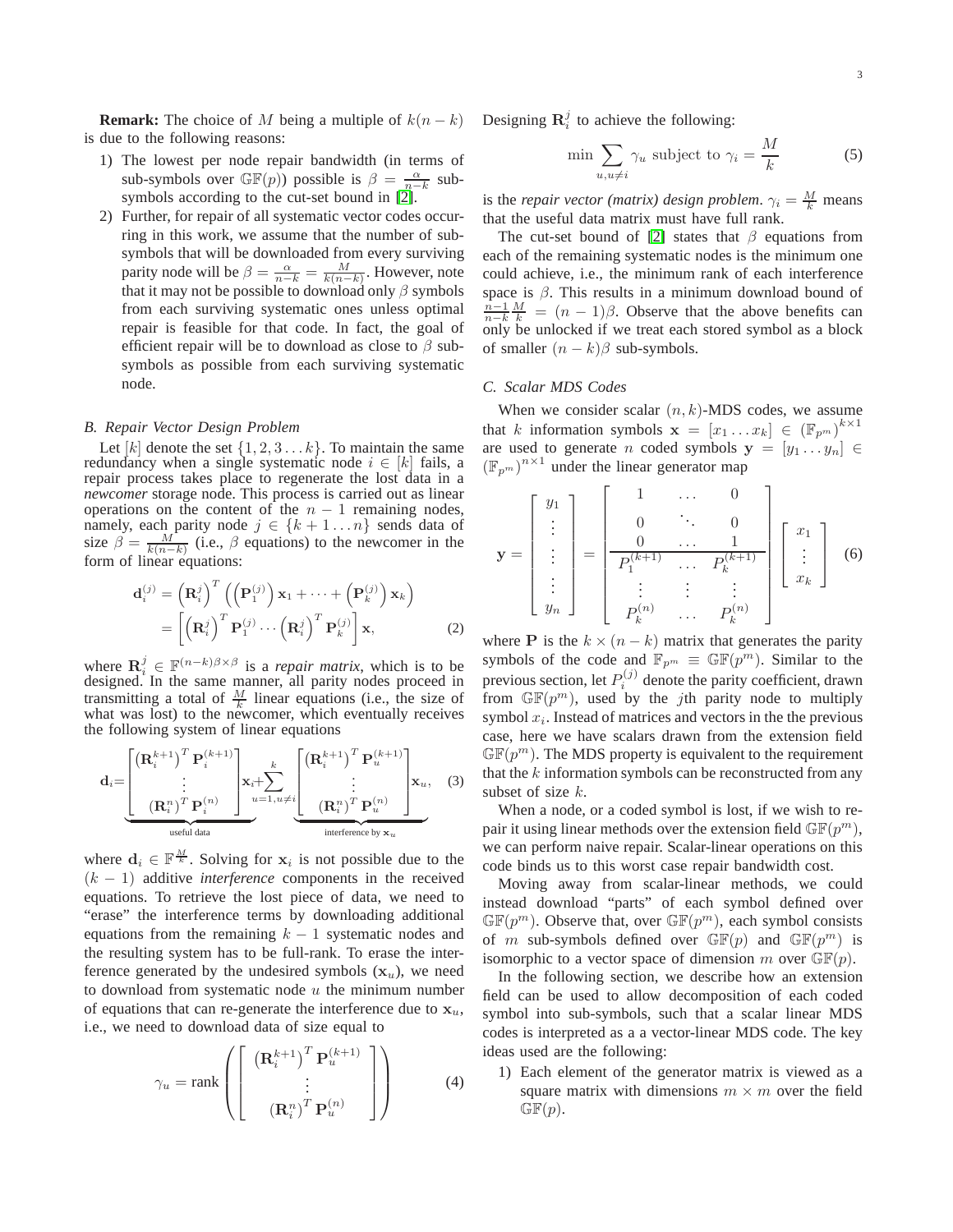2) Every data symbol  $x_i$  and every coded symbol  $y_i$  over  $\mathbb{GF}(p^m)$  are viewed as vectors  $x_i$  and  $y_i$ , respectively, of dimension m over the field  $\mathbb{GF}(p)$ .

## III. VECTORIZING SCALAR CODES

We review some results [\[21\]](#page-8-17) [\[22\]](#page-8-18) regarding representations of finite field elements. Let the irreducible primitive polynomial  $P(x)$  of degree m over the base field  $\mathbb{GF}(p)$ that generates  $\mathbb{GF}(p^m)$  be:

$$
P(x) = a_0 + a_1 x + \dots + a_{m-1} x^{m-1} + x^m, \tag{7}
$$

where  $a_0, \ldots, a_{m-1} \in \mathbb{GF}(p)$ . Let  $\zeta$  be any root of the polynomial  $P(x)$ . Hence,  $\zeta$  is a primitive element. There may be more than one root of the primitive polynomial. All primitive elements are isomorphic to each other (extension fields obtained by setting one of the roots to be the primitive element is isomorphic to the one obtained through other roots) Then, any field element  $b \in \mathbb{GF}(p^m)$  can be written as a polynomial of  $\zeta$  over  $\mathbb{GF}(p)$  of degree at most  $m-1$ 

$$
b = b_0 + b_1 \zeta + \dots b_{m-1} \zeta^{m-1}
$$
 (8)

where  $b_i \in \mathbb{GF}(p)$ ,  $i \in \{0, 1, ..., m-1\}$ .

*Definition 1:* The *companion matrix* of the primitive polynomial  $P(x) = a_0 + a_1 x + \dots + a_{m-1} x^{m-1} + x^m$  is a  $m \times m$ matrix given by:

$$
\mathbf{C} = \left[ \begin{array}{cccccc} 0 & 0 & 0 & \cdots & 0 & -a_0 \\ 1 & 0 & 0 & \cdots & 0 & -a_1 \\ 0 & 1 & 0 & \cdots & 0 & -a_2 \\ 0 & 0 & 1 & \cdots & 0 & -a_3 \\ \vdots & \vdots & \ddots & \ddots & \vdots & \vdots \\ 0 & 0 & 0 & \cdots & 1 & -a_{m-1} \end{array} \right]
$$

1) *Vector Representation*: Any,  $b \in \mathbb{GF}(p^m)$  can be interpreted as a vector that belongs to a vector space of dimension m over  $\mathbb{GF}(p)$  with the following vector representation

$$
f(b) = [b_0 \ b_1 \ \dots \ b_{m-1}]^T. \tag{9}
$$

2) *Matrix Representation*: Any nonzero field element in  $\mathbb{GF}(p^m)$  can be written as  $\zeta^n$ ,  $0 \leq n \leq p^m$  – 2. The mapping  $g(\zeta^{\ell}) = \mathbf{C}^{\ell}$  is an isomorphism between  $\mathbb{GF}(p^m)$  and the set of  $m \times m$  matrices  $\{0, \mathbf{C}^0, \mathbf{C}^1, \ldots, \mathbf{C}^{p^m-2}\}\$  over  $\mathbb{GF}(p)$  that preserves the field multiplication and addition in terms of matrix multiplication and addition over the space of matrices  $(\mathbb{GF}(p))^{m \times m}$ .

We refer to  $g(b) = \mathbf{B}$  as the "multiplication operator" corresponding to  $b \in \mathbb{GF}(p^m)$  and to  $f(b) = b$  as the vector representation of  $b \in \mathbb{GF}(p^m)$ . Let  $\mathcal{M}(\mathbb{F}_{p^m}) =$  ${0, \mathbf{C}^0, \mathbf{C}^1 \dots \mathbf{C}^{p^m-2}}$  be the set of multiplication operators. Then clearly,

- *P1 Additivity:* For any  $c, d \in \mathbb{GF}(p)$  and  $\mathbf{A}, \mathbf{B} \in$  $\mathcal{M}(\mathbb{F}_{p^m})$ , we have  $c\mathbf{A} + d\mathbf{B} \in \mathcal{M}(\mathbb{F})$ .
- *P2 Commutativity:* For any  $A, B \in \mathcal{M}(\mathbb{F}_{p^m})$ , we have  $AB = BA \in \mathcal{M}(\mathbb{F}_{p^m}).$

<span id="page-3-0"></span>*Lemma 1:* [\[22\]](#page-8-18) If  $c = ab$  where  $c, a, b \in \mathbb{GF}(p^m)$ , then  $c = Ab$  where  $f(c) = c$ ,  $f(b) = b$  and  $g(a) = A$ .

## *A. Vectorization of the code in [\(6\)](#page-2-0)*

- 1) The information symbols  $x_i$  and the coded symbols  $y_i$  can be rewritten as m-dimensional vectors,  $x_i$  and  $y_i$  over  $(\mathbb{GF}(p))^{m \times 1}$  by setting  $x_i = f(x_i)$  and  $y_i =$  $f(y_i)$ .
- 2) Every entry of the generator matrix, i.e.  $P_i^{(j)}$ , can be represented in terms of the multiplication operator  $\mathbf{P}_{i}^{(j)} \in \mathcal{M}(\mathbb{F}_{p^m})$  by setting  $\mathbf{P}_{i}^{(j)} = g(P_{i}^{(j)})$ .
- 3) By Lemma [1,](#page-3-0) every  $P_i^{(j)}x_i$  is represented by the matrix-vector multiplication  $P_i^{(j)}\mathbf{x}_i$ .

Setting  $m = (n - k)\beta$ , we observe that we have changed the scalar code in [\(6\)](#page-2-0) into the vector code given by [\(1\)](#page-1-0). The reason for the choice of  $m$  has been given in [II-A.](#page-1-1) The only difference between this and a generic vector code is that the matrices  $P_i^{(j)}$  are multiplication operators that have specific structure. Note that the same construction has been recently used in [\[23\]](#page-8-19). Also, this construction can be taken to be the finite field analogue of the procedure for generating irrational dimensions out of a real dimension [\[24\]](#page-8-20) that plays an important role in *real interference alignment*.

#### IV. REPAIR FIELD ELEMENTS

At this point, one could consider the vectorized code obtained to be a generic vector linear code and design repair matrices  $\mathbf{R}_i^j$  to solve [\(5\)](#page-2-1) by searching over all possible repair matrices. Any such design seems to depend on the structure of the multiplication operators  $P_i^{(j)}$ . However, we use the following technical lemma to illustrate that designing repair matrices (or repair vectors) as in [\(5\)](#page-2-1) can be cast as a problem of designing *repair field elements*, when it comes to repairing a vectorized scalar code. This lets us bypass the need for "looking into" the structure of the multiplication operators and the need for checking all possible repair matrices. This is the main technical idea behind the paper.

<span id="page-3-1"></span>*Lemma 2:* For any two nonzero vectors  $\mathbf{a}^T, \mathbf{b}^T \in$  $\mathbb{GF}(p)^{1 \times m}$ , there always exists a multiplication operator (or a matrix)  $M \in \mathcal{M}(\mathbb{F})$   $(m \times m)$  such that  $\mathbf{b}^T \mathbf{M} = \mathbf{a}^T$ .

*Proof:* The proof is provided in the appendix. П **Remark:** We have represented the multiplication of  $c =$ ab over the extension field as  $c = Ab$ , where A is a multiplication operator and b is the vector representation. But this corresponds to right multiplication *only*. Clearly,  ${\bf c}^T$  =  ${\bf b}^T {\bf A}$  is not true as the matrix **A** in general is not symmetric. Hence, we require Lemma [2](#page-3-1) to establish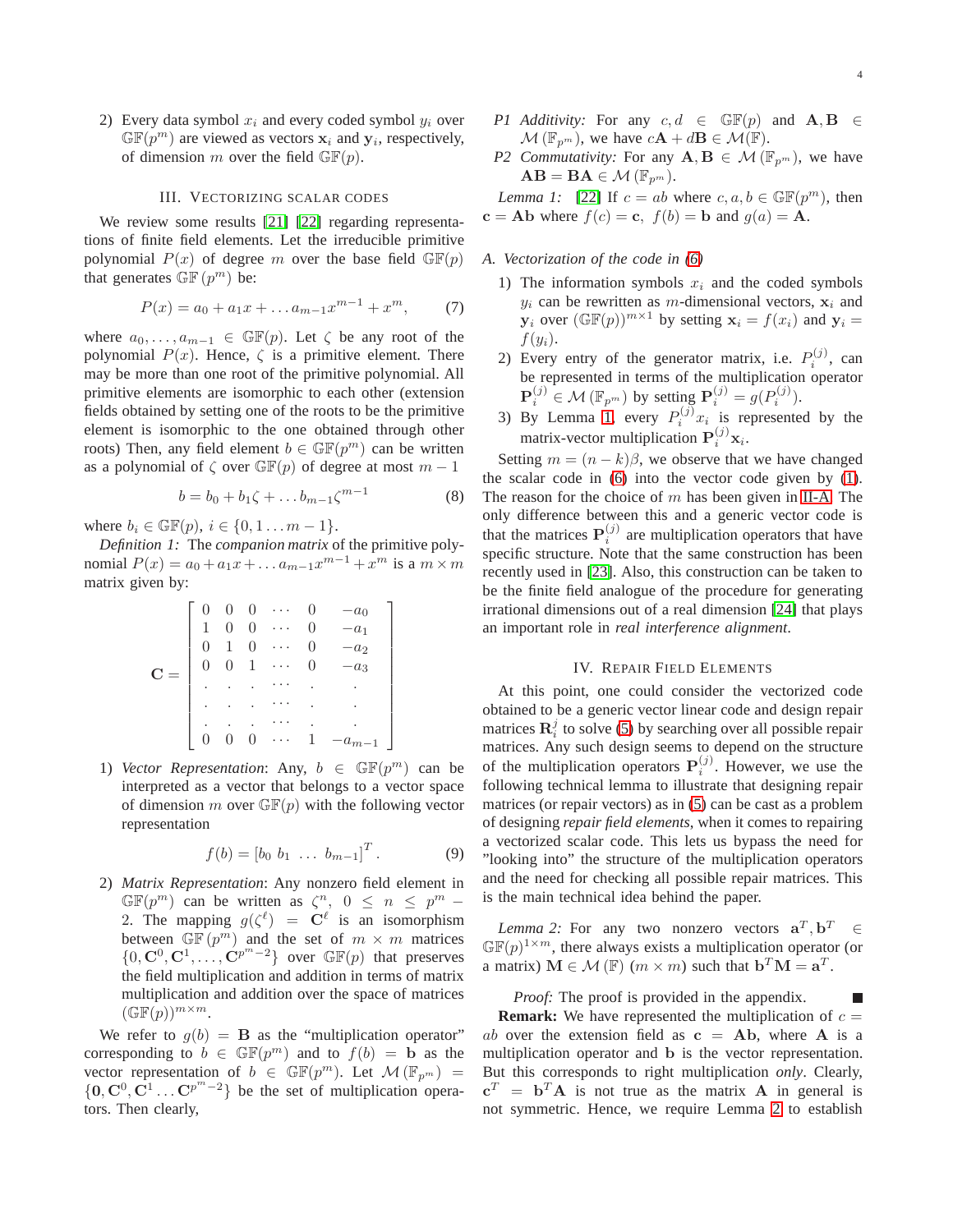properties when the matrix is multiplied by a vector from the *left*.

Consider the repair problem for the vectorized code as in Section [II-A](#page-1-1) and use Lemma [2.](#page-3-1) We download  $\beta$  equations from every node since we have vectorized over the field  $\mathbb{GF}(p)$  and  $m = (n - k)\beta$ . Without loss of generality, let us consider the repair of node  $i = 1$ . As in Section [II-A,](#page-1-1) repair matrices which multiply the  $n-k$  parities are denoted  $\mathbf{R}^{k+1}, \dots \mathbf{R}^n \in (\mathbb{GF}(p))^{\beta(n-k)\times \beta}$ , dropping the subscript i since we will state everything for repair of node 1. Let  $\mathbf{r}_j^{\ell}$ denote the j-th column of  $\mathbf{R}^{\ell}$ . This corresponds to the jth equation downloaded from node ℓ.

Now, due to Lemma [2,](#page-3-1) we can fix an arbitrary nonzero  $(\mathbf{r})^T$  as a reference vector. Then  $\forall \ell, \forall j, \exists \mathbf{M}^{\ell} \in \mathcal{M}(\mathbb{F}_{p^m}),$ 

<span id="page-4-4"></span>
$$
\left(\mathbf{r}_{j}^{\ell}\right)^{T} = \left(\mathbf{r}\right)^{T} \mathbf{M}_{j}^{\ell}.\tag{10}
$$

Hence, all the repair vectors can be replaced by the *repair* field elements  $M_j^\ell$  corresponding to the operators  $\mathbf{M}_j^\ell$  . In terms of the repair field elements, we have the following important theorem that gives an alternate characterization of any repair scheme.

<span id="page-4-1"></span>*Theorem 1:* Consider a repair scheme with repair matrices  $\mathbf{R}^{\ell}$ ,  $k+1 \leq \ell \leq n$  for repairing node 1 (for any node  $i$  in general) where the rank of the column of vectors corresponding to the uth data vector as in [\(4\)](#page-2-2) is

$$
\gamma_u = \text{rank}\left(\left[\begin{array}{c} \left(\mathbf{R}^{k+1}\right)^T \mathbf{P}_u^{(k+1)} \\ \vdots \\ \left(\mathbf{R}^n\right)^T \mathbf{P}_u^{(n)} \end{array}\right]\right).
$$

This is possible if and only if one can find repair field elements  $M_j^{\ell} \in \mathbb{F}_{p^m}$  for every equation  $j \in [1, \beta]$  downloaded from every node  $\ell \in [k+1, n]$ , such that  $\forall u$ :

$$
\gamma_u = \operatorname{rank}_p \left( M_1^{k+1} P_u^{k+1}, \dots M_\beta^{k+1} P_u^{k+1}, \dots M_1^n P_u^{(n)}, \dots, M_\beta^n P_u^{(n)} \right)
$$
\n
$$
\dots, M_\beta^n P_u^{(n)} \right) \tag{11}
$$

where  $\text{rank}_p(a_1, \ldots a_m)$  with  $a_i \in \mathbb{GF}(p^m)$  is defined according to the following restricted definition of linear independence: A set of field elements  $A_i \in \mathbb{GF}(p^m)$  are linearly independent over a sub-field  $\mathbb{GF}(p)$  (i.e., have rank<sub>p</sub> equal to the cardinality of this set of elements), when  $\sum v_i A_i = 0.$ one cannot find non zero scalars  $v_i \in \mathbb{GF}(p)$  such that

*Proof:* The proof uses Lemma 3, and is relegated to the appendix.

We call the above formulation of the repair problem as *repair field element design*, as one needs to design one repair field element (i.e  $M_j^{\ell}$ 's) for every repair vector  $\mathbf{r}_j^{\ell}$  or equivalently for every downloaded equation. The repair bandwidth (in bits) of any such scheme with repair field elements is proportional to the sum of the ranks, i.e.  $\sum_{i=1}^{k} r_i \log_2(p)$ bits where the code is subpacketized over  $\mathbb{GF}(p)$ .

| Repair for node 1 | $g_1(\omega) = \omega^3 + 1$<br>$g_2(\omega) = \omega^2 + 1$<br>$f_1(\omega) = \omega q_1(\omega)$<br>$f_2(\omega) = q_2(\omega)(\omega^2 + 1)$         |  |
|-------------------|---------------------------------------------------------------------------------------------------------------------------------------------------------|--|
| Repair for node 2 | $q_1(\omega) = \omega + 1$<br>$q_2(\omega) = \omega$<br>$f_1(\omega) = (\omega^2 + \omega + 1)g_1(\omega)$<br>$f_2(\omega) = g_2(\omega)(\omega^2 + 1)$ |  |
| Repair for node 3 | $q_1(\omega) = \omega + 1$<br>$q_2(\omega) = \omega$<br>$f_1(\omega) = (\omega^2 + \omega + 1)g_1(\omega)$<br>$f_2(\omega) = q_2(\omega)\omega$         |  |
| TABLE I           |                                                                                                                                                         |  |

<span id="page-4-0"></span>REPAIR FIELD ELEMENTS FOR THE REPAIR OF SYSTEMATIC NODES FOR THE  $(5,3)$  RS CODE.

# <span id="page-4-3"></span>*A. Illustration of repair of a (5,3) Reed-Solomon Code*

Consider a  $(5,3)$ -Reed Solomon code over  $\mathbb{F} = \mathbb{GF}(2^4)$ . Let  $\omega$  be the fifth root of unity. Using the explicit formula for the generator matrix of the systematic Reed Solomon code given in [\[25\]](#page-8-21), we obtain the following structure for the generator matrix G

$$
\mathbf{G} = \left[ \begin{array}{cccc} 1 & 0 & 0 & \frac{(\omega^4 - \omega^2)(\omega^4 - \omega^3)}{(\omega - \omega^2)(\omega - \omega^3)} & \frac{(\omega^5 - \omega^2)(\omega^5 - \omega^3)}{(\omega - \omega^2)(\omega - \omega^3)} \\ 0 & 1 & 0 & \frac{(\omega^4 - \omega)(\omega^4 - \omega^3)}{(\omega^2 - \omega)(\omega^2 - \omega^3)} & \frac{(\omega^5 - \omega)(\omega^5 - \omega^3)}{(\omega^2 - \omega)(\omega^5 - \omega^3)} \\ 0 & 0 & 1 & \frac{(\omega^4 - \omega)(\omega^4 - \omega^2)}{(\omega^3 - \omega)(\omega^3 - \omega^2)} & \frac{(\omega^5 - \omega)(\omega^5 - \omega^2)}{(\omega^3 - \omega)(\omega^3 - \omega^2)} \end{array} \right].
$$

For the repair problem, without loss of generality, the generator matrix given above can be simplified by factoring out some coefficients along every row and renormalizing so that we can work on the following equivalent generator matrix

$$
\mathbf{G} = \begin{bmatrix} 1 & 0 & 0 & 1 & \omega^2 + \omega + 1 \\ 0 & 1 & 0 & 1 & \omega \\ 0 & 0 & 1 & 1 & \omega^2 + 1 \end{bmatrix} . \tag{12}
$$

Let  $\zeta$  be the primitive element of  $\mathbb F$  corresponding to the primitive polynomial  $P(x) = 1 + x + x^4$ . Then,  $\zeta^{15} = 1$  and  $\omega = \zeta^3$ .

<span id="page-4-2"></span>Now, we consider the repair problem under the vector representation of the code over  $\mathbb{GF}(2)$ . For this case,  $\beta = 2$ . Hence,  $\beta = 2$  equations are downloaded from the 2 parity nodes. The cut-set bound (from the optimal repair bound) for this scenario is downloading 8 equations in total.

The polynomials in Table [I](#page-4-0) correspond to repair by downloading 10 equations in the event of a failure of any systematic node for the (5, 3) Reed Solomon code over  $\mathbb{GF}(16)$ . Now, we illustrate this using the framework of repair field elements. Each parity node stores four equations over the binary field. Let us consider the repair of node 1.  $f_i(\omega)$  denotes the repair field element corresponding to the bit  $i$  downloaded from the first parity node (node 4) and  $g_i(\omega)$  denotes the repair field element for the second parity node (node 5). Let us assume that the corresponding repair vectors are  $\left(\mathbf{r}_1^4\right)^T$ ,  $\left(\mathbf{r}_2^4\right)^T$ ,  $\left(\mathbf{r}_1^5\right)^T$  and  $\left(\mathbf{r}_2^5\right)^T$ .

As an illustration of the results in this section, we show how the repair field elements in Table [I](#page-4-0) correspond to a repair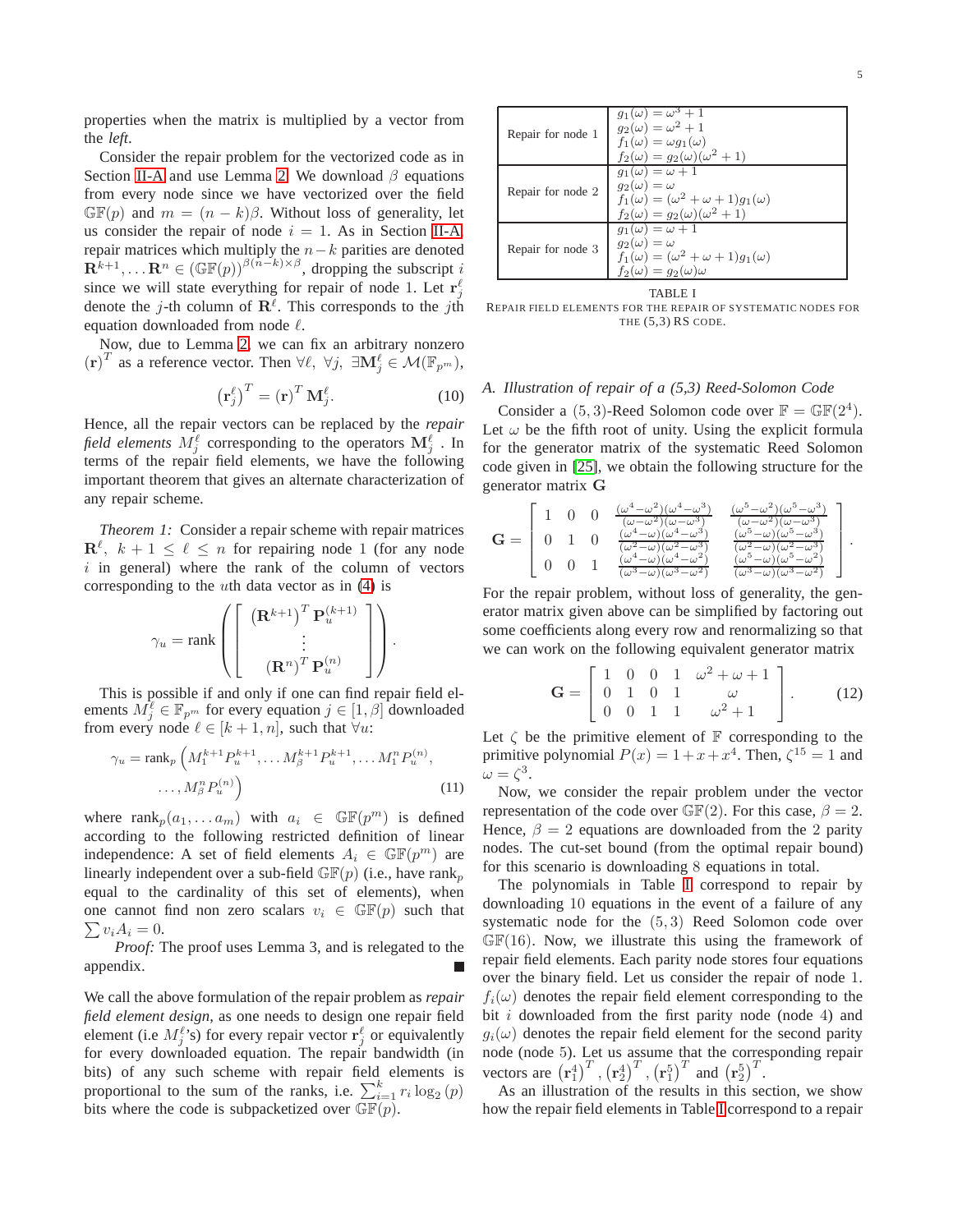bandwidth of 10 equations over  $\mathbb{GF}(2)$  for repair of node 1. First, we show how the column of vectors corresponding to data node 1 in [\(3\)](#page-2-3) is full rank, if we use the repair vectors obtained through the repair field elements in Table [I.](#page-4-0) We need to verify the following:

$$
\gamma_1 = \operatorname{rank}_2 \left( f_1(\omega), f_2(\omega), g_1(\omega) (\omega^2 + \omega + 1), \right)
$$

$$
g_2(\omega) (\omega^2 + \omega + 1) = 4.
$$

By expressing everything as a polynomial in  $\zeta$  of degree at most 3 with coefficients from  $\mathbb{GF}(2)$  using the irreducible polynomial, we have

$$
\begin{bmatrix} f_1(\omega) \\ f_2(\omega) \\ g_1(\omega)(\omega^2 + \omega + 1) \\ g_2(\omega)(\omega^2 + \omega + 1) \end{bmatrix} = \begin{bmatrix} 0 & 1 & 1 & 1 \\ 1 & 1 & 1 & 0 \\ 0 & 0 & 0 & 1 \\ 1 & 1 & 0 & 0 \end{bmatrix} \begin{bmatrix} \zeta^3 \\ \zeta^2 \\ \zeta \\ 1 \end{bmatrix}.
$$
\n(13)

We see that they are linearly independent over  $\mathbb{GF}(2)$  (full rank). Hence,  $\gamma_1 = 4$ . Now, we set  $(\mathbf{r}_1^4)^T = (\mathbf{r})^T f_1(\mathbf{W})$ ,  ${(\mathbf{r}_2^4)}^T = {(\mathbf{r})}^T f_2(\mathbf{W}), {(\mathbf{r}_1^5)}^T = {(\mathbf{r})}^T g_1(\mathbf{W})$  and  ${(\mathbf{r}_2^5)}^T =$  $(\mathbf{r})^T g_2(\mathbf{W})$  where W is the multiplication operator for  $\omega$ . By applying Theorem [1,](#page-4-1) the column of vectors corresponding to data from node 1 as in [\(3\)](#page-2-3) given by:

$$
\begin{bmatrix}\n(\mathbf{r}_{1}^{4})^{T} (\mathbf{P}_{1}^{(4)})^{T} \\
(\mathbf{r}_{2}^{4})^{T} (\mathbf{P}_{1}^{(4)})^{T} \\
(\mathbf{r}_{1}^{5})^{T} (\mathbf{P}_{1}^{(4)})^{T} \\
(\mathbf{r}_{2}^{5})^{T} (\mathbf{P}_{1}^{(4)})^{T}\n\end{bmatrix} = \begin{bmatrix}\n\mathbf{r}^{T} f_{1}(\mathbf{W}) \\
\mathbf{r}^{T} g_{2}(\mathbf{W})(\mathbf{W}^{2} + \mathbf{W} + \mathbf{I}) \\
\mathbf{r}^{T} g_{2}(\mathbf{W})(\mathbf{W}^{2} + \mathbf{W} + \mathbf{I})\n\end{bmatrix}
$$

is full rank over  $\mathbb{GF}(2)$ , with the above assignment of repair vectors because of [\(13\)](#page-5-0). Here, r is any arbitrary non-zero reference vector.

Now, the rank of interference terms follows from similar observations regarding repair field elements:  $\omega g_1(\omega)$  =  $f_1(\omega)$  implies  $\gamma_2 = 3$  (making column for data vector 3 to have rank 3) and  $(\omega^2 + 1)g_2(\omega) = f_2(\omega)$  implies  $\gamma_3 = 3$ . Therefore,  $\sum \gamma_i = 10$  equations over  $\mathbb{GF}(2)$  needs to be downloaded for repair for node 1. Repair bandwidth for repair of nodes 2 and 3 can be verified similarly.

Now, We argue that 10 bits is the optimal linear repair bandwidth achievable for this code. We consider the case where node 2 fails and we will assume that 8 repair equations are sufficient. To recover the lost data, according to Eq. [\(11\)](#page-4-2), we require

<span id="page-5-1"></span>
$$
rank_2 \left[ f_1(\zeta) \ f_2(\zeta) \ g_1(\zeta) \zeta^3 \ g_2(\zeta) \zeta^3 \right] = 4. \tag{14}
$$

If 8 equations are sufficient then there must exist polynomials such that the following conditions are true:

rank 
$$
[f_1(\zeta) f_2(\zeta) g_1(\zeta)(\zeta^6 + \zeta^3 + 1)
$$
  
\n $g_2(\zeta)(\zeta^6 + \zeta^3 + 1))] = 2$ ,  
\nrank  $[f_1(\zeta) f_2(\zeta) g_1(\zeta)(\zeta^6 + 1) g_2(\zeta)(\zeta^6 + 1))] = 2.$  (15)

Then the only possibility is that  $g_1(\zeta)(\zeta^6 + \zeta^3 + 1) =$  $v_1 f_1(\zeta + v_2 f_2(\zeta) \text{ and } g_2(\zeta)(\zeta^6 + \zeta^3 + 1) = v_3 f_1(\zeta) + v_4 f_2(\zeta).$ Similarly,  $g_1(\zeta)(\zeta^6 + 1) = v_5 f_1(\zeta) + v_6 f_2(\zeta)$  and  $g_2(\zeta)(\zeta^6 +$  $1) = v_7f_1(\zeta) + v_8f_2(\zeta)$ . Here, all  $v_i \in \mathbb{GF}(2)$ .

Therefore,

$$
g_1(\zeta)(\zeta^3) = (v_1 + v_5) f_1(\zeta) + (v_2 + v_6) f_2(\zeta),
$$
  
\n
$$
g_2(\zeta)(\zeta^3) = (v_3 + v_7) f_1(\zeta) + (v_4 + v_8) f_2(\zeta).
$$

This violates the full rank condition of [\(14\)](#page-5-1). Similar arguments hold for repair of systematic nodes 1 and 3. Further, very similar arguments can be made to show that 9 equations are not enough for repair of the nodes. The arguments are lengthy but follow a similar style to the one above. The crucial property that is used in these converse results is the following property: In the fifth row  $[1 + \zeta^6 + \zeta^3, \zeta^3, \zeta^6 + 1]$ of the generator matrix, two coefficients add up to give the third coefficient.

# <span id="page-5-0"></span>*B. Different degrees of subpacketization*

Note that we made no assumption about  $\mathbb{GF}(p)$ . So this could be an extension field by itself. So, for a given extension field  $\mathbb{GF}(p^{(n-k)r})$ , where p is prime, one could do the vectorization over  $\mathbb{GF}(p^r)$ , so that the effective degree of subpacketisation is  $\beta = 1$ . The lowest degree is 1 and the highest possible degree is  $r$  and any intermediate degree would be any  $s$  that divides  $r$ . The following intuitive result shows that any repair scheme for a lower degree of subpacketization  $\beta'$  can be implemented using an equivalent repair scheme with a higher degree of subpacketization  $r\beta'$  and with the same benefits with respect to the repair bandwidth.

<span id="page-5-3"></span>*Lemma 3:* Consider a scalar systematic (n, k) MDS code over a field  $\mathbb{GF}(p^{a(n-k)})$ , vectorized over  $\mathbb{GF}(p^a)$ , with  $\beta$  = 1. Let the associated repair field elements be  $M^{k+1}, M^{k+2} \dots M^n$  that operate on the parity nodes numbering from  $k + 1$  to n. Consider the rank of the column of vectors in  $(11)$  corresponding to node *i* given by:  $r_i = \text{rank}_{p^a} ([M^{k+1}P_i^{k+1} M^{k+2}P_i^{k+2} \dots M^n P_i^n])$ . Define new repair field elements, for the code subpacketized over  $\mathbb{GF}(p)$  to be:  $\left[ \tilde{M}_1^i \; \tilde{M}_2^i \ldots \tilde{M}_a^i \right] = \left[ M^i, \; M^i \zeta, \ldots M^i \zeta^{a-1} \right]$ corresponding to  $\alpha$  equations being drawn from node  $i$ , where  $k + 1 \leq i \leq n$ . Here,  $\zeta \in \mathbb{GF}(p^a)$  is the primitive element. The system of new repair elements  $\{\tilde{M}^i_j\}$  have the same repair bandwidth as  $\{M_i\}$ .

<span id="page-5-2"></span>*Proof:* The proof is relegated to the appendix.

#### V. CLIQUE REPAIR

In this section, we use the repair field elements framework to prove the following theorem that gives an optimal repair scheme when  $\beta = 1$  for any  $(n, n - 2)$  scalar MDS code. We call this scheme *Clique Repair*. From now on, without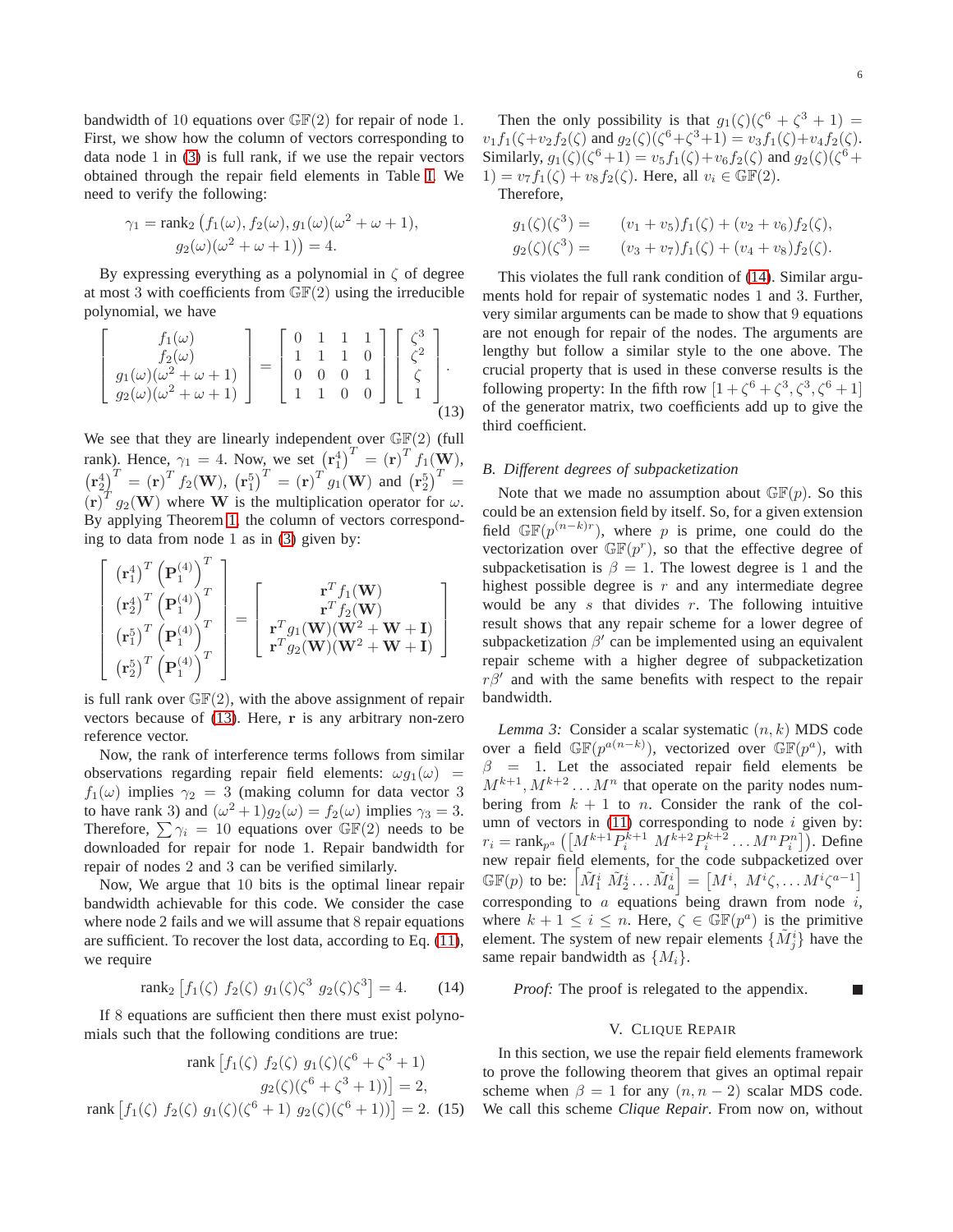loss of generality, we assume that  $P_j^{(k+1)} = 1$ , i.e. all parity coefficients for parity node  $k + 1$  are 1. This can be justified as it does not affect the MDS repair problem.

*Theorem 2:* Consider a systematic  $(n, n - 2)$ -MDS code over  $\mathbb{GF}(p^{2r})$  and an undirected graph  $G(V, E)$  such that  $|V| = k$  and  $(i, j) \in E$  iff  $P_i^{(k+2)} (P_j^{(k+2)})^{-1} \in \mathbb{GF}(p^r)$ . Then, with linear repair schemes, node  $i$  cannot be repaired with BW less than  $\overline{M} - \frac{C_i}{2} \frac{M}{k}$  when vectorized over  $\overline{\mathbb{GF}}(p^r)$ , where  $C_i$  is the size of the largest clique of  $G$  not containing node i.

*Proof:* The proof is relegated to the appendix. Г **Remark:** There is an alternative way to see the above theorem.  $\mathbb{GF}(p^r)\setminus\{0\}$  is a multiplicative subgroup of  $\mathbb{GF}(p^{2r})\backslash\{0\}$ . Consider the set of cosets formed by the subgroup  $\mathbb{GF}(p^r)\setminus\{0\}$ . Consider the repair of node *i*. Among all cosets that do no contain the field element  $P_i^{k+2}$ , pick the coset that contains the largest number of elements from  ${P_j^{k+2}}_{j \neq i}$ . Let the number of elements from  ${P_j^{k+2}}_{j \neq i}$ which lie in this coset be  $C_i$ . Then, the repair bandwidth is no less than  $M - \frac{C_i}{2} \frac{M}{k}$  in terms of  $\mathbb{GF}(p^r)$  symbols.

Although the theorem above only specifies a lower bound, one can come up with an algorithm to achieve the optimum performance. It is easy to check that the following algorithm works. The algorithm Generate Clique identifies the

| <b>Algorithm 1</b> Generate Clique                                   |  |
|----------------------------------------------------------------------|--|
| while $i = 1 \rightarrow k$ do                                       |  |
| while $j = 1 \rightarrow i - 1$ do                                   |  |
| <b>if</b> $P_i^{(k+2)} (P_j^{(k+2)})^{-1} \in \mathbb{GF}(p^r)$ then |  |
| $E \leftarrow (i, j)$                                                |  |
| end if                                                               |  |
| end while                                                            |  |
| end while                                                            |  |

disjoint cliques (or cosets). Let us assume that there is a list  ${C[i]}_{1\leq i\leq m}$  such that  $C[i]$  contains all vertices contained in clique  $i$  or coset  $i$ . The algorithm Find Repair finds the optimal repair field element  $\mu$  for repairing node *i*. Notice

| <b>Algorithm 2</b> Find Repair                      |  |
|-----------------------------------------------------|--|
| Find $N : i \in C[N]$                               |  |
| $k_{\max} \leftarrow \arg \max_{k \neq N}   C[k]  $ |  |
| Pick some node $\ell \in C_{k_{\text{max}}}$ .      |  |
| $\mu \leftarrow \left( P_\ell^{(k+2)} \right)^{-1}$ |  |

that the algorithm runs using  $O(n^2)$  field multiplication operations. The scheme gives an analytical connection between the repair BW and the coefficients of the generator matrix (see remark after Theorem [2\)](#page-6-0).

Consider the vector representation of the  $(5, 3)$  RS code in Section [IV-A](#page-4-3) over  $\mathbb{GF}(2^2)$ . Then by applying Theorem

<span id="page-6-0"></span>[2,](#page-6-0) we find that all the three nodes lie in the same clique. In other words,  $(\omega^2 + \omega + 1)^{-1}\omega$ ,  $\omega(\omega^2 + 1)^{-1}$  belong to  $\mathbb{GF}(2^2)$ . Hence, for this code, clique repair does not give any gain in terms of repair bandwidth.

Now, we present examples of bandwidth savings that are possible for a (6, 4) Reed Solomon code and for the (14, 10) Reed Solomon code employed in HDFS open source module. As we will see, clique repair gives nontrivial bandwidth savings over naive repair for the (6, 4) Reed Solomon code considered below. This can be improved further by going to a higher degree of subpacketization.

# VI. ANALYSIS OF REPAIR OF (6,4) REED SOLOMON **CODES**

Here, we consider a  $(6, 4)$ -RS code over  $\mathbb{GF}(2^4)$ . Let  $\zeta$ be the primitive element of  $\mathbb F$  corresponding to the primitive polynomial  $P(x) = 1 + x + x^4$  Using the formula in [\[25\]](#page-8-21), we obtain the following systematic generator matrix

$$
\mathbf{G} = \begin{bmatrix} 1 & 0 & 0 & 0 & 1 & \zeta^3 + \zeta^2 + \zeta + 1 \\ 0 & 1 & 0 & 0 & 1 & \zeta + 1 \\ 0 & 0 & 1 & 0 & 1 & 1 \\ 0 & 0 & 0 & 1 & 1 & \zeta^2 \end{bmatrix}
$$
 (16)

We consider the vector representation of the code over  $\mathbb{GF}(2^2)$  ( $\beta = 1$ ). If we apply Theorem [2](#page-6-0) to this code, there are 3 cliques that are formed. The first clique (or coset) contains nodes 1 and 4 while the second one contains 2 and the third one contains node 3. By the clique repair algorithm presented in Section [V,](#page-5-2) the repair of nodes 2 and 3 require 6 repair equations over  $\mathbb{GF}(4)$  to be downloaded. For the repair of nodes 1 and 4, 7 equations over  $\mathbb{GF}(4)$  need to be downloaded which is close to the file size  $M = 8$ , while the cut-set bound is  $\frac{n-1}{n-k} \frac{M}{k} = 5$  equations.

Now, consider a higher degree of subpacketization, i.e. each node stores 4 elements over  $\mathbb{GF}(2)$ . Now,  $M = 16$ elements. We get a good repair scheme (by Lemma [3\)](#page-5-3) for nodes 2 and 3 over  $\mathbb{GF}(2)$  that requires 12 equations by converting the clique repair scheme for these nodes over  $\mathbb{GF}(2^2)$ . Hence, the repair bandwidth for 2 and 3 is  $6 \times 2 =$ 12 equations for repair over  $\mathbb{GF}(2)$ . The cut set bound is  $5 \times 2 = 10$  equations over  $\mathbb{GF}(2)$ .

For this case, the repair scheme with repair field elements given in Table [II](#page-7-2) improves the repair BW for nodes 1 and 4 to 12 equations compared to the clique repair equivalent that requires  $7 \times 2 = 14$  equations.  $\{f_i\}$  represent repair field elements for the first parity node and  ${g_i}$  represent repair field elements for the second parity node. It is possible to show that 12 equations is the optimal linear repair bandwidth for this code. The argument is lengthy, but similar in style to the one in Section [IV-A](#page-4-3) for the (5,3) Reed-Solomon code and hence we skip it.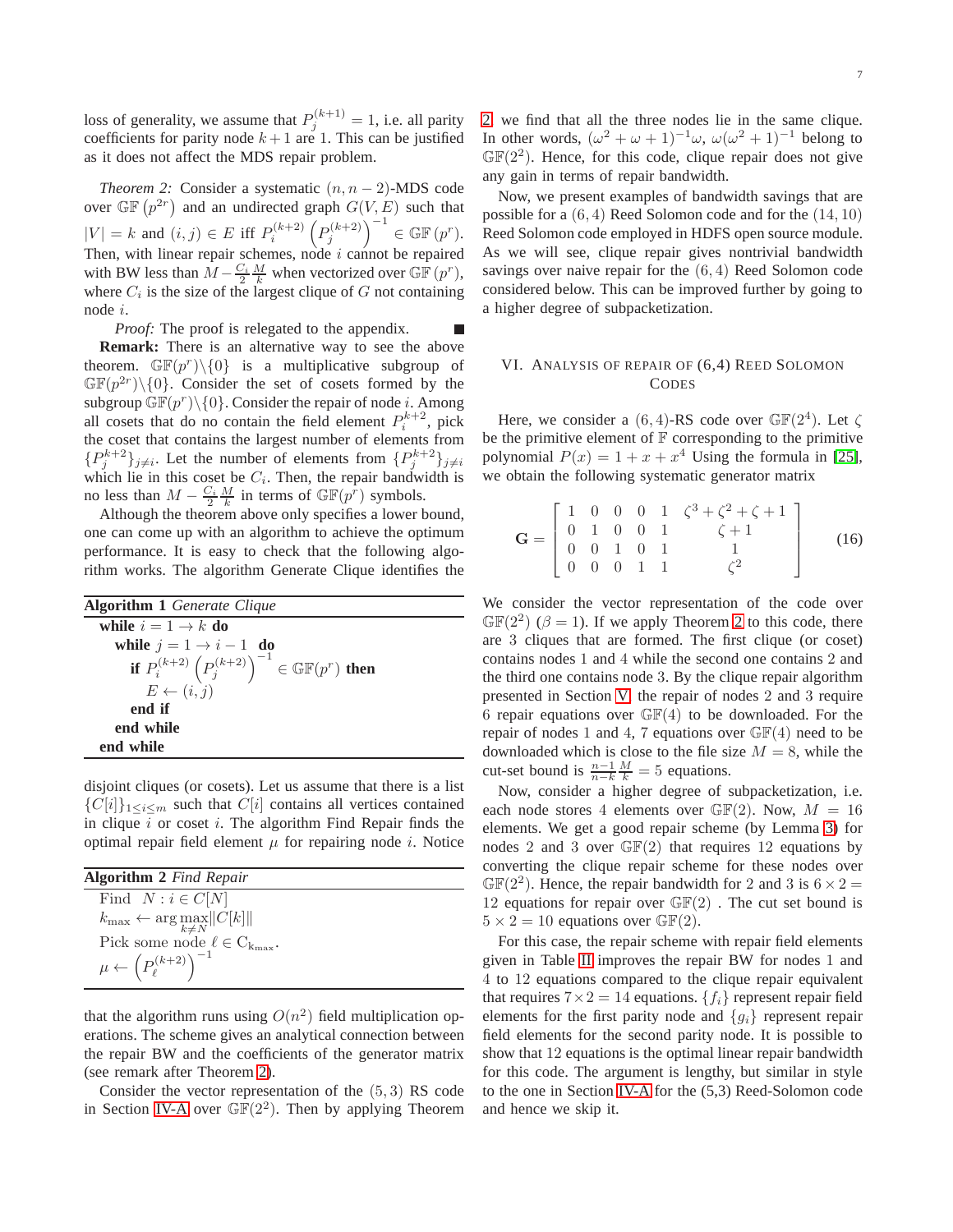| Repair for node 1        | $=$ $\circ$<br>$g_1(\zeta)$<br>$g_2(\zeta)=1$<br>$f_1(\zeta) = 1$<br>$f_2(\zeta) = \zeta^2$ |  |
|--------------------------|---------------------------------------------------------------------------------------------|--|
| Repair for node 4        | $=1$<br>$g_2(\zeta)=\zeta$<br>$f_1(\zeta)=1$<br>$=$ $\zeta$                                 |  |
| <b>TADI</b><br><b>DI</b> |                                                                                             |  |

<span id="page-7-2"></span>

| TABLE II                                                                 |  |
|--------------------------------------------------------------------------|--|
| REPAIR FIELD ELEMENTS FOR REPAIR OF NODES 1 AND 4 FOR THE                |  |
| SYSTEMATIC $(6,4)$ RS CODE WITH SUBPACKETIZATION OVER $\mathbb{GF}(2)$ . |  |

# VII. NUMERICAL RESULTS ON THE  $(14, 10)$ REED-SOLOMON CODE IMPLEMENTED IN THE HADOOP FILE SYSTEM

The Apache Hadoop Distributed File System (HDFS) relies by default on block replication for data reliability. A module called HDFS RAID ( [\[18\]](#page-8-5), [\[26\]](#page-8-22)) was recently developed for HDFS that allows the deployment of Reed-Solomon and also more sophisticated distributed storage codes. HDFS RAID is currently used in production clusters including Facebook analytics clusters storing more than 30 PB of data. In this section, we present numerical results on improving the repair performance of the specific (14, 10) Reed-Solomon code implemented in HDFS-RAID [\[26\]](#page-8-22).

HDFS RAID implements a systematic Reed Solomon code over the extension field  $\mathbb{GF}(2^8)$ . Let  $\zeta$  be the root of the primitive polynomial  $1 + x^2 + x^3 + x^4 + x^8$  that generates the extension field. The generator matrix used is:

$$
\mathbf{G} = \left[ \begin{array}{c} \mathbf{I}_{10} \\ \mathbf{P} \end{array} \right]
$$

where **P** is a  $4 \times 10$  matrix given by:

$$
\mathbf{P}^{T} = \begin{bmatrix} \zeta^{6} & \zeta^{78} & \zeta^{249} & \zeta^{75} \\ \zeta^{81} & \zeta^{59} & \zeta^{189} & \zeta^{163} \\ \zeta^{169} & \zeta^{162} & \zeta^{198} & \zeta^{131} \\ \zeta^{137} & \zeta^{253} & \zeta^{49} & \zeta^{143} \\ \zeta^{149} & \zeta^{177} & \zeta^{96} & \zeta^{205} \\ \zeta^{211} & \zeta^{71} & \zeta^{157} & \zeta^{134} \\ \zeta^{140} & \zeta^{236} & \zeta^{154} & \zeta^{43} \\ \zeta^{49} & \zeta^{213} & \zeta^{112} & \zeta^{88} \\ \zeta^{94} & \zeta^{171} & \zeta^{138} & \zeta^{95} \\ \zeta^{101} & \zeta^{13} & \zeta^{148} & \zeta^{173} \end{bmatrix}
$$

Since the number of parities is 4  $(n - k = 4)$ , the clique repair technique is not applicable. We consider repair with the highest possible subpacketization, i.e.  $\beta = 2$  and each node stores  $(n-k)\beta = 8$  elements over  $GF(2)$  and  $M = 80$ . The repair requires downloading 2 equations form every parity node. We provide a repair scheme in terms of the eight repair field elements  $M_1^{11}, M_2^{11}, \ldots M_1^{14}, M_2^{14}$ , belonging to  $\mathbb{GF}(2^8)$ , as in Theorem [1.](#page-4-1) The repair scheme, given in Table [III,](#page-8-23) lists the repair field elements for repair of each node and the total number of equations to be downloaded for

repair in each case. The average number of equations to be downloaded is 64.2 equations. The naive repair involves downloading 80 equations and the lower bound  $\frac{n-1}{n-k} \frac{M}{k}$  gives 26 equations. We note that the repair scheme that we provide is not the optimal for the code because an exhaustive search involves checking a huge number of combinations (about  $2^{64}$ combinations) of the repair field elements. We have searched over about 100000 random combinations of the repair field elements to produce this repair scheme that saves about 20 percent bandwidth over naive repair.

**Remark:** In [\[18\]](#page-8-5), a new implementation of a locally repairable code based on the (14, 10) code is used to optimize repair. It saves 50 percent bandwidth over naive repair but incurs a cost of 14 percent in additional storage overhead. We have demonstrated that the  $(14, 10)$  code used "as is" without any storage overhead can give non-trivial savings.

## VIII. CONCLUSION

We introduced a framework for repairing scalar codes by treating them as vectors over a smaller field. This is achieved by treating multiplication of scalar field elements in the original field as a matrix-vector multiplication operation over the smaller field. Interference alignment conditions map to designing repair field elements in the large field. Further using the conditions on designing repair field elements, we introduced the *clique repair* scheme for two parities when the degree of subpacketization is 1, which establishes a connection between the coefficients of the generator matrix and the repair schemes possible. We exhibited good repair schemes for a few Reed-Solomon codes including the one currently deployed in Facebook.

This work hints at the existence of scalar MDS codes with good repair properties. An interesting problem would be to come up with easily testable analytical conditions, similar in spirit to the clique repair scheme, for codes with larger number of parities and for higher degrees of subpacketization. Sufficient conditions for a specific class of codes like Reed Solomon would be also interesting. More generally, it seems that scalar MDS codes with near optimal repair could be designed using this framework.

#### IX. ACKNOWLEDGEMENT

We thank the anonymous reviewers for their helpful comments and suggestions that helped us improve the paper immensely.

#### **REFERENCES**

- <span id="page-7-0"></span>[1] K. Shanmugam, D. S. Papailiopoulos, A. G. Dimakis, and G. Caire, "A repair framework for scalar MDS codes," in *50th Annual Allerton Conference on Communication,Control and Computing (Allerton), 2012*. IEEE, 2012, pp. 1166–1173.
- <span id="page-7-1"></span>[2] A. G. Dimakis, P. B. Godfrey, Y. Wu, M. J. Wainwright, and K. Ramchandran, "Network coding for distributed storage systems," *IEEE Transactions on Information Theory*, vol. 56, no. 9, pp. 4539– 4551, 2010.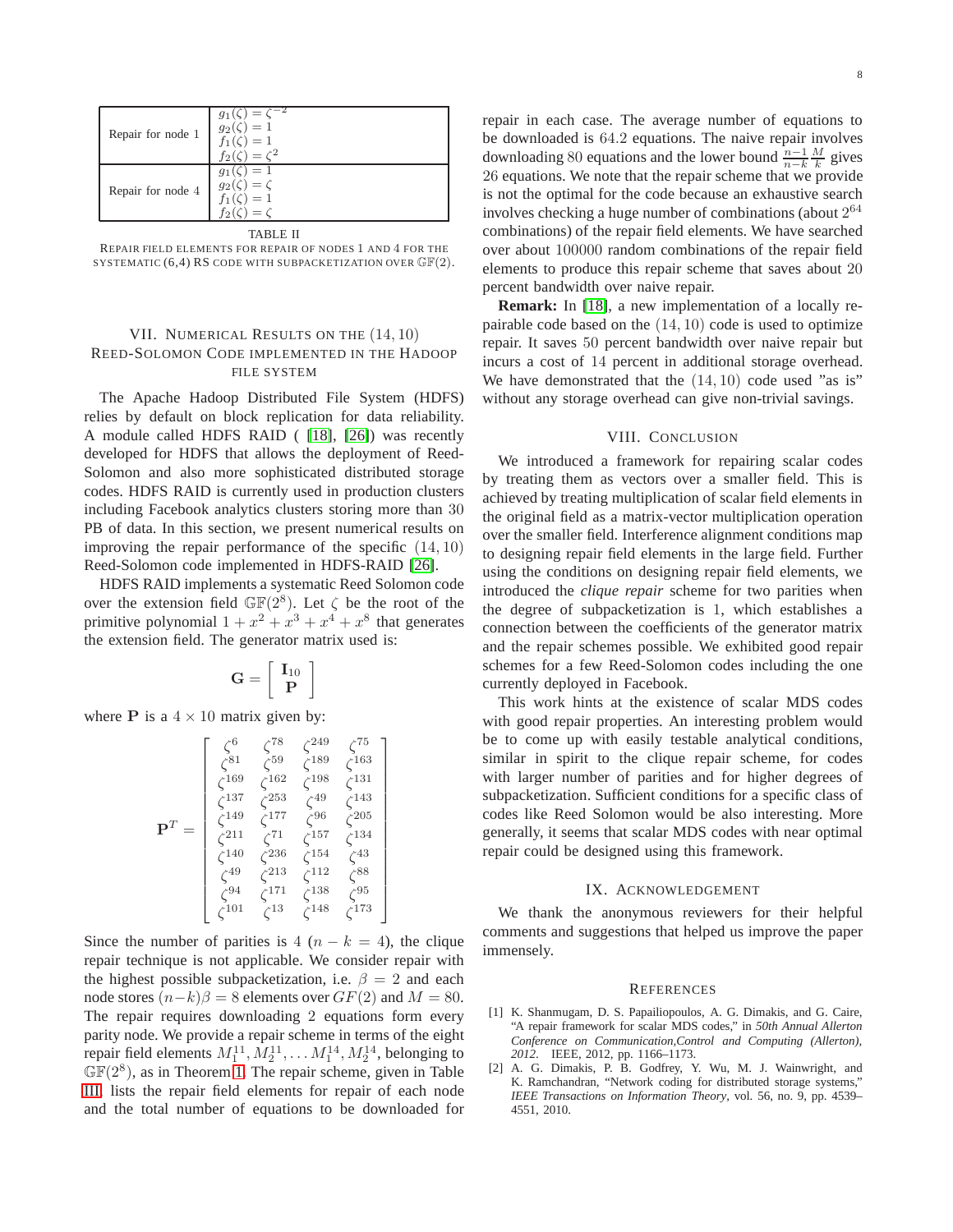<span id="page-8-23"></span>TABLE III REPAIR SCHEME FOR (14, 10) REED SOLOMON CODE THAT SAVES 20 PERCENT IN REPAIR BANDWIDTH. THE NAIVE REPAIR INVOLVES DOWNLOADING 80 BITS FOR REPAIR.

| Systematic node repaired | Repair field elements $ M_1^{\perp 1} M_2^{\perp 1} \dots M_1^{\perp 4} M_2^{\perp 4} $ | Repair Bandwidth (bits downloaded) |
|--------------------------|-----------------------------------------------------------------------------------------|------------------------------------|
|                          | 04ح 173ج 170ح 64ح 189ح 203⊹                                                             | 65                                 |
|                          | -69ح 1ح 18ح 248ح 175ح 198ح 8ح]<br>$\sim$ 126]                                           | 64                                 |
|                          | [14ع 114ع 179ع 223ع 3ج 101ع 155ع 153ع]                                                  | 64                                 |
|                          | 1447ع 67ع 213ع 67ع 129ع 31ع 86ع 92ع]                                                    | 64                                 |
|                          | [146ح 69ح 169ح 28ح 151ح 86ح 213ح 46ح]                                                   | 63                                 |
|                          | [178ع 245ع 185ع 104ع 186ع 188ع 83ع 83                                                   | 64                                 |
|                          | [132ع 221ع 60ح 195ع 111ع 14ع 48ح 57ح]                                                   | 64                                 |
|                          | [143ع 52ح 100ح 104ح 224ح 206ح 174ح 51ح]                                                 | 65                                 |
|                          | ∏105ح 207ح 225ح 21ح 76ح 143ح 84ح                                                        | 65                                 |
|                          | 177 <sub>1</sub> م 15م 37م 69م 89م 131م 180م 161م)                                      | 64                                 |

- <span id="page-8-6"></span>[3] A. G. Dimakis, K. Ramchandran, Y. Wu, and C. Suh, "A survey on network codes for distributed storage," *Proceedings of the IEEE*, vol. 99, no. 3, pp. 476–489, 2011.
- <span id="page-8-9"></span>[4] "Distributed storage wiki." [http://tinyurl.com/storagecoding.](http://tinyurl.com/storagecoding)
- [5] I. Tamo, Z. Wang, and J. Bruck, "MDS array codes with optimal rebuilding," in *IEEE International Symposium on Information Theory Proceedings (ISIT), 2011*. IEEE, 2011, pp. 1240–1244.
- <span id="page-8-10"></span>[6] V. R. Cadambe, C. Huang, S. A. Jafar, and J. Li, "Optimal repair of MDS codes in distributed storage via subspace interference alignment," *arXiv preprint arXiv:1106.1250*, 2011.
- <span id="page-8-8"></span>[7] K. Rashmi, N. B. Shah, and P. Kumar, "Optimal exact-regenerating codes for distributed storage at the MSR and MBR points via a product-matrix construction," *IEEE Transactions on Information Theory,*, vol. 57, no. 8, pp. 5227–5239, 2011.
- <span id="page-8-11"></span>[8] C. Suh and K. Ramchandran, "Exact-repair MDS code construction using interference alignment," *IEEE Transactions on Information Theory*, vol. 57, no. 3, pp. 1425–1442, 2011.
- <span id="page-8-12"></span>[9] K. Rashmi, N. B. Shah, P. V. Kumar, and K. Ramchandran, "Explicit construction of optimal exact regenerating codes for distributed storage," in *47th Annual Allerton Conference onCommunication, Control, and Computing, 2009. Allerton*. IEEE, 2009, pp. 1243–1249.
- <span id="page-8-14"></span>[10] V. R. Cadambe, C. Huang, J. Li, and S. Mehrotra, "Polynomial length MDS codes with optimal repair in distributed storage," in *Conference Record of the Forty Fifth Asilomar Conference on Signals, Systems and Computers (ASILOMAR), 2011*. IEEE, 2011, pp. 1850–1854.
- <span id="page-8-13"></span>[11] D. S. Papailiopoulos, A. G. Dimakis, and V. R. Cadambe, "Repair optimal erasure codes through hadamard designs," in *49th Annual Allerton Conference on Communication, Control, and Computing (Allerton), 2011*. IEEE, 2011, pp. 1382–1389.
- <span id="page-8-7"></span>[12] K. Rashmi, N. B. Shah, and K. Ramchandran, "A piggybacking design framework for read-and download-efficient distributed storage codes," *arXiv preprint arXiv:1302.5872*, 2013.
- <span id="page-8-0"></span>[13] D. S. Papailiopoulos and A. G. Dimakis, "Locally repairable codes," in *IEEE International Symposium on Information Theory Proceedings (ISIT), 2012*. IEEE, 2012, pp. 2771–2775.
- <span id="page-8-1"></span>[14] G. M. Kamath, N. Prakash, V. Lalitha, and P. V. Kumar, "Codes with local regeneration," *arXiv preprint arXiv:1211.1932*, 2012.
- <span id="page-8-2"></span>[15] P. Gopalan, C. Huang, H. Simitci, and S. Yekhanin, "On the locality of codeword symbols," 2011.
- <span id="page-8-3"></span>[16] A. S. Rawat, O. O. Koyluoglu, N. Silberstein, and S. Vishwanath, "Optimal locally repairable and secure codes for distributed storage systems," *arXiv preprint arXiv:1210.6954*, 2012.
- <span id="page-8-4"></span>[17] C. Huang, H. Simitci, Y. Xu, A. Ogus, B. Calder, P. Gopalan, J. Li, S. Yekhanin et al., "Erasure coding in windows azure storage," in *USENIX conference on Annual Technical Conference, USENIX ATC*, 2012.
- <span id="page-8-5"></span>[18] M. Sathiamoorthy, M. Asteris, D. Papailiopoulos, A. G. Dimakis, R. Vadali, S. Chen, and D. Borthakur, "Xoring elephants: Novel erasure codes for big data," *arXiv preprint arXiv:1301.3791*, 2013.
- <span id="page-8-15"></span>[19] F. Oggier and A. Datta, "Coding techniques for repairability in networked distributed storage systems," 2012.
- <span id="page-8-16"></span>[20] A. Datta and F. Oggier, "An overview of codes tailor-made for

networked distributed data storage," *arXiv preprint arXiv:1109.2317*, 2011.

- <span id="page-8-17"></span>[21] R. Lidl and H. Niederreiter, *Finite fields*. Cambridge University Press, 1996, vol. 20.
- <span id="page-8-18"></span>[22] F. MacWilliams and N. Sloan, *The Theory of error-correcting codes*. North-Holland, 2006.
- <span id="page-8-19"></span>[23] S.-N. Hong and G. Caire, "Structured lattice codes for  $2 \times 2 \times 2$ MIMO interference channel," *arXiv preprint arXiv:1301.6453*, 2013.
- <span id="page-8-20"></span>[24] A. S. Motahari, S. O. Gharan, and A. K. Khandani, "Real interference alignment with real numbers," *arXiv preprint arXiv:0908.1208*, 2009.
- <span id="page-8-21"></span>[25] D. J. Versfeld, J. N. Ridley, H. C. Ferreira, and A. S. Helberg, "On systematic generator matrices for Reed–Solomon codes," *IEEE Transactions on Information Theory*, vol. 56, no. 6, pp. 2549–2550, 2010.
- <span id="page-8-22"></span>[26] [HDFS-Wiki:http://wiki.apache.org/hadoop/HDFS-RAID.](HDFS-Wiki: http://wiki.apache.org/hadoop/HDFS-RAID)

#### APPENDIX

#### *A. Proof of Lemma [2](#page-3-1)*

*Proof:* We note that multiplication of the matrix M from the left by  $a^T$  does not represent field multiplication. Hence, with respect to left multiplication, the matrix  $M$  does not *necessarily* act as a multiplication operator. The theorem implies that given any two arbitrary non zero repair vectors, one can find a multiplication matrix that connects both.

Since, non zero field elements in  $F$  are finite, there are finitely many operators in  $\mathcal{M}(\mathbb{F})$ . Let them be denoted by  $M_1, M_2, \ldots, M_{p^m-1}$ . All these matrices (or operators) have full rank. We consider the products,  $\mathbf{a}^T \mathbf{M}_i$ . We show that all of them are distinct. Suppose for some  $i \neq j$ ,  $\mathbf{a}^T \mathbf{M}_i = \mathbf{a}^T \mathbf{M}_j$ , then

$$
\mathbf{a}^T \left( \mathbf{M}_i - \mathbf{M}_j \right) = 0. \tag{17}
$$

But  $M_i - M_j$  is another multiplication operator by additivity property. It is non zero and has full rank since  $M_i \neq M_j$ . This means all the  $p^m - 1$  products are different. Since there are only  $p^m - 1$  non zero repair vectors  $\mathbf{b}^T$ , given any  $\mathbf{b}^T$ , one can always find a  $M_j$  such that  $\mathbf{a}^T \mathbf{M}_j = \mathbf{b}^T$ .

# *B. Proof of Theorem [1](#page-4-1)*

*Proof:* Consider a repair scheme with repair vectors  $\left(\mathbf{r}_{j}^{\ell}\right)^{T}$ ,  $\ell \in [k+1, n], j \in [1, \beta]$ . Taking an arbitrary reference vector  $(r)^T$ , every other repair vector can